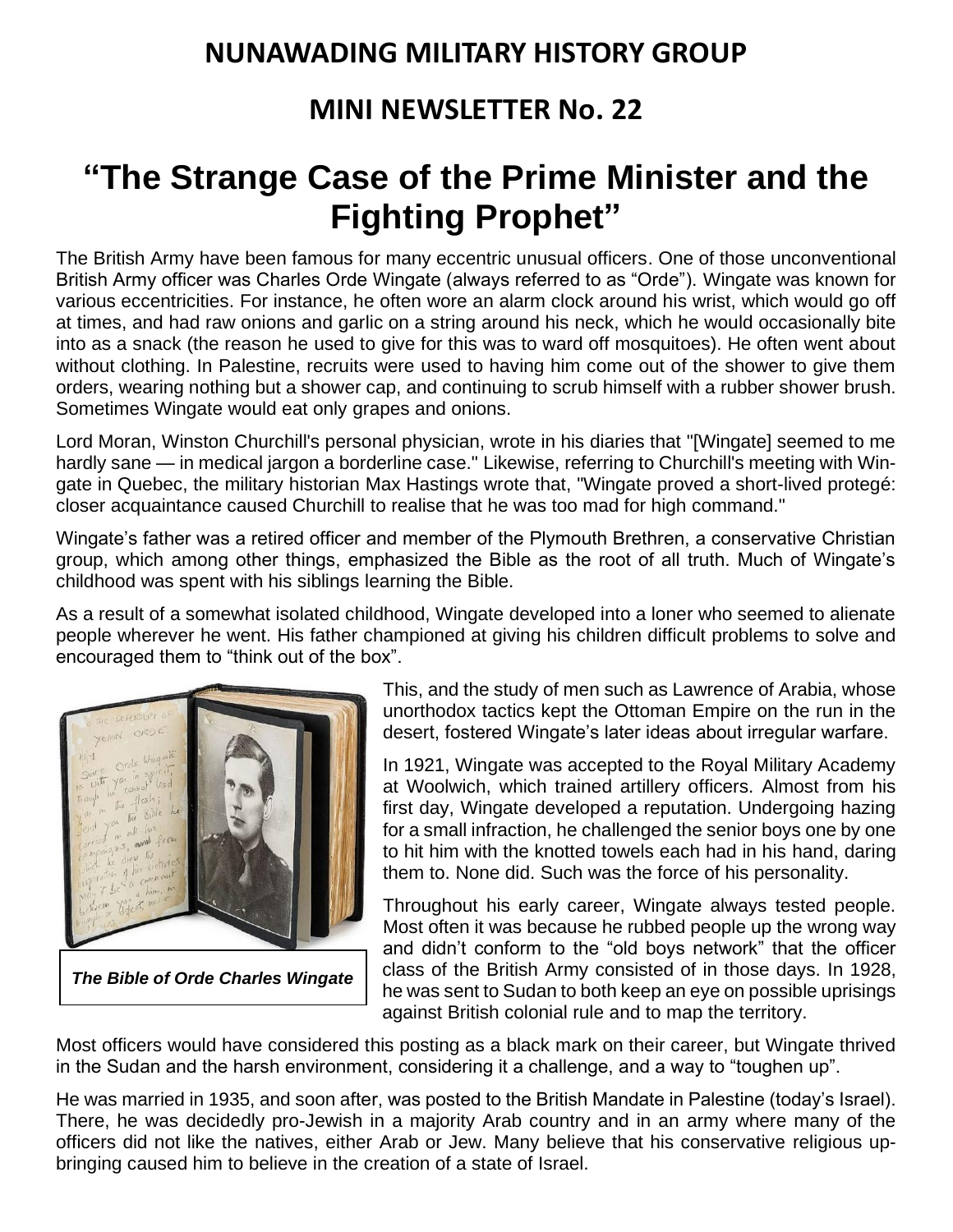Almost from the start, Wingate pushed the boundaries of his duties, and some say he exceeded them, helping militant Jewish groups with money, arms and intelligence. Wingate, with the reluctant support of General Archibald Wavell, aided militant Jewish groups in attacks against Arab militants during the Arab uprisings of the late 1930s.



*Members of the Special Night Squads formed under the command of Captain Charles Orde Wingate, consisting of 75 "Hagana" members*

Finally, however, Wingate made a public speech in which he called for the establishment of a Jewish state, which caused his dismissal. However, the speech and his leadership gained him the everlasting gratitude of the future Israelis, especially the famed general Moshe Dayan. Today, a square in Jerusalem, a national forest, a youth village and many streets in Israel are named after him.

Back in England for the outbreak of WWII, he was soon posted to Ethiopia to organize a guerrilla force around the Ethiopian emperor, Haile Selassie, whose country had been conquered by the Italians in 1936-37. This force, known as the "Gideon Force" was made up of officers who shared Wingate's vision for irregular troops and who had fought with him in Palestine.

Wingate, like many "different" officers throughout history, inspired either complete disdain or complete loyalty, and many of those loyal to him followed him to Ethiopia and beyond.

Gideon Force, made up of British, Ethiopian and Sudanese soldiers, soon ran the Italians ragged, and in a war that they were ill-equipped to fight, forced the Italian forces of 20,000 men to surrender to their



*Wingate, 'Gideon Force' Commander, talking with the Emperor Haile Selassie of Abyssinia*

2,000 in 1941. Emperor Haile Selassie was another of the men who looked upon Wingate with affection and favor.

At the end of the Ethiopian Campaign, Wingate contracted malaria. Unfortunately, he was given too much Atabrine, the treatment of the time, and developed a strong reaction to it. One of the side-effects of too much atabrine was suicidal ideation, and Wingate entered a deep depression in which he twice stabbed himself in the neck.

A nearby officer saved him, but the incident only added to his reputation of being "eccentric". (A manic depressive, Wingate was taken ill and spent several months in a hospital in Cairo). Luckily, at the same time, his report on Ethiopia reached Winston Churchill, who was always looking for new and innovative ways to take the war to the enemy. Through Churchill's connections, Wingate secured a posting to the Burma-India theater.

In India, Wingate once again found himself under the command of General Wavell, who ordered him to form a group of guerrilla-style fighters to take the battle behind Japanese lines to disrupt communications, gain intelligence and force the Japanese to divert troops that might be needed in more strategic